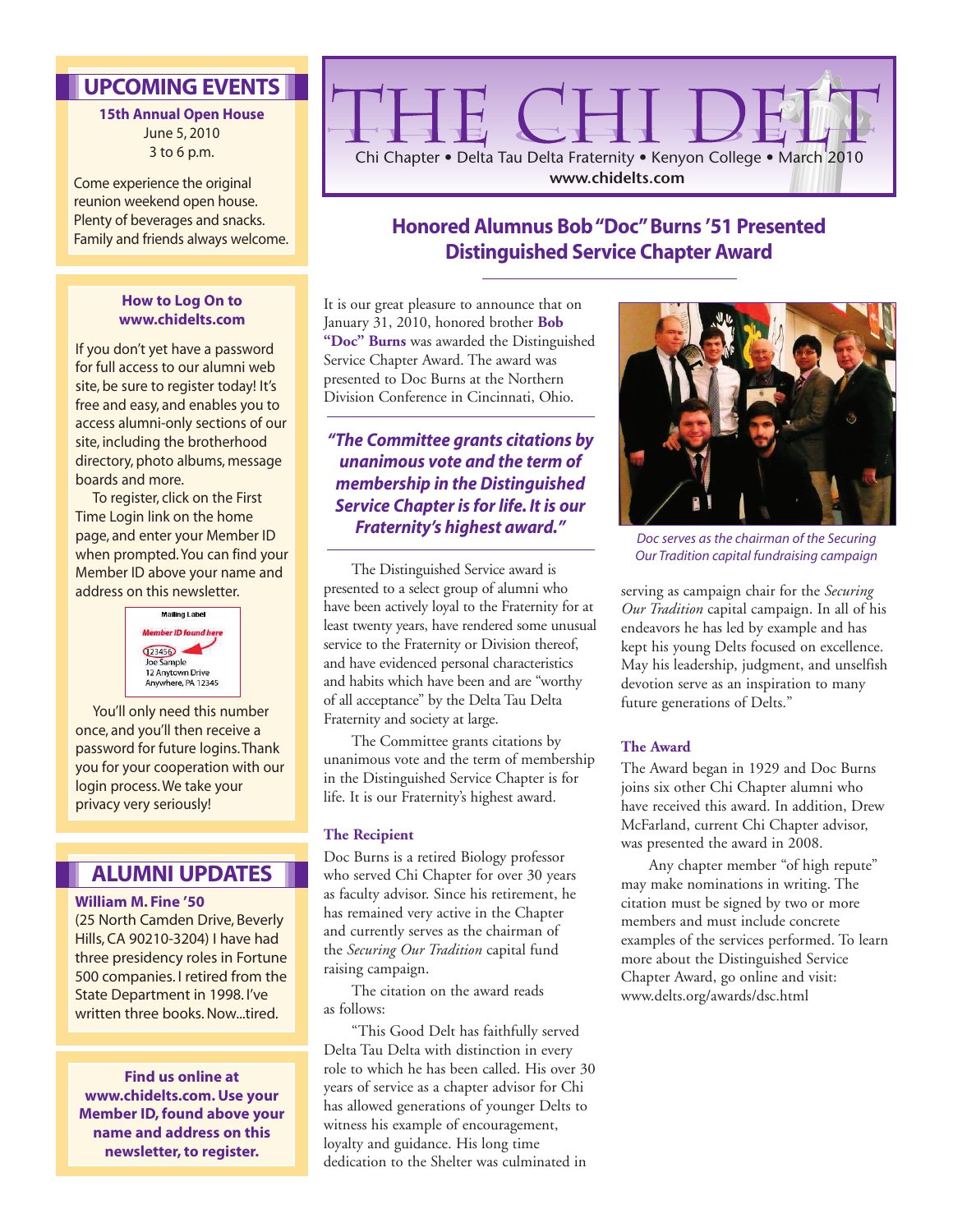# **CHAPTER UPDATE**

### **Delts Achieve Highest GPA among Kenyon Fraternities**

*By James Beckett '11*

Chi Chapter continues to excel on Kenyon's campus, and we are excited about a number of new events over the past few months. At the end of January, four active members, Alex Zhoa, Zach Moore, Zurab Margvelashvili, and James Beckett traveled to the Northern Division Conference in Cincinnati, where Doc Burns was initiated into the Distinguished Service Chapter. Additionally, Chi Chapter received an award for having a GPA above the all-male and all-fraternity averages at Kenyon last year. Continuing our academic excellence, in the fall semester of 2009 Chi Chapter again had a GPA above the all-male and all-fraternity average and the highest GPA of any fraternity on campus.

Our members continue to excel in a

number of other areas as well. At the North Coast Athletic Conference Swimming and Diving Championships, senior Kegan Borland won two conference titles in the 200 freestyle and the 1,650 freestyle. Senior Blair Withington and junior Michael Mpitsos claimed victory in the 400-yard freestyle relay. Sophomore Blake Preston, junior Collin Ohning, and senior David Lazarus will be joining Borland, Withington, and Mpitsos at the NCAA swimming national championships this spring.

With May fast approaching, many of our seniors are looking towards life beyond Kenyon. Recently, Ben Kester was accepted into the Northwestern Feinberg School of Medicine and Peter Johnson was accepted into the Ph.D. program at the Department of Physics and Astronomy at Dartmouth College. Additionally, Alex Zhao will be joining the Morningstar investment research firm this summer.

#### *"Chi Chapter received an award for having a GPA above the all-male and all-fraternity averages at Kenyon last year"*

Currently, the Chapter is welcoming six pledges into our Fraternity. Four of the pledges are members of the swim team, five are freshman, and one is a sophomore. We hope that these pledges will continue our strong tradition of excellence on campus.

# **ON THE WEB**

### **Update Your Email and Help Keep Our Brothers Connected**



Keeping up-to-date records on brother email addresses helps keep Chi Chapter alumni more connected and helps us save funds. It saves us money on paper and printing, it enables us to communicate with you more frequently, and it sometimes allows us to put you back in touch with long lost Delt brothers.

Your privacy is our concern, so you can be sure that we will never sell or trade or give away your email address ever. Your personal email address will be stored in our secure database and used solely for Chi Chapter communications.

So please, take the time to update your email address today to stay informed on the latest news and activities from Chi Chapter undergraduates and Delta Tau Delta. As a bonus, you'll receive electronic reminders when we're getting ready to publish an issue of *The Chi Delt* so that you can submit your own recent news, alumni updates, and photos for publication.

You can send your email address directly to our Chi alumni relations firm at feedback@affinityconnection.com or update it online at **www.chidelts.com**.

# **FROM THE ARCHIVES…**

Thanks to **Tim Wallace '91** for sending us this picture of the members of the class of 1991 who weren't studying abroad in January 1990. Tim writes "I feel old."

*We want to see the best pictures from YOUR Delt days too! Share yours online at www.chidelts.com or email them to content@affinityconnection.com.*

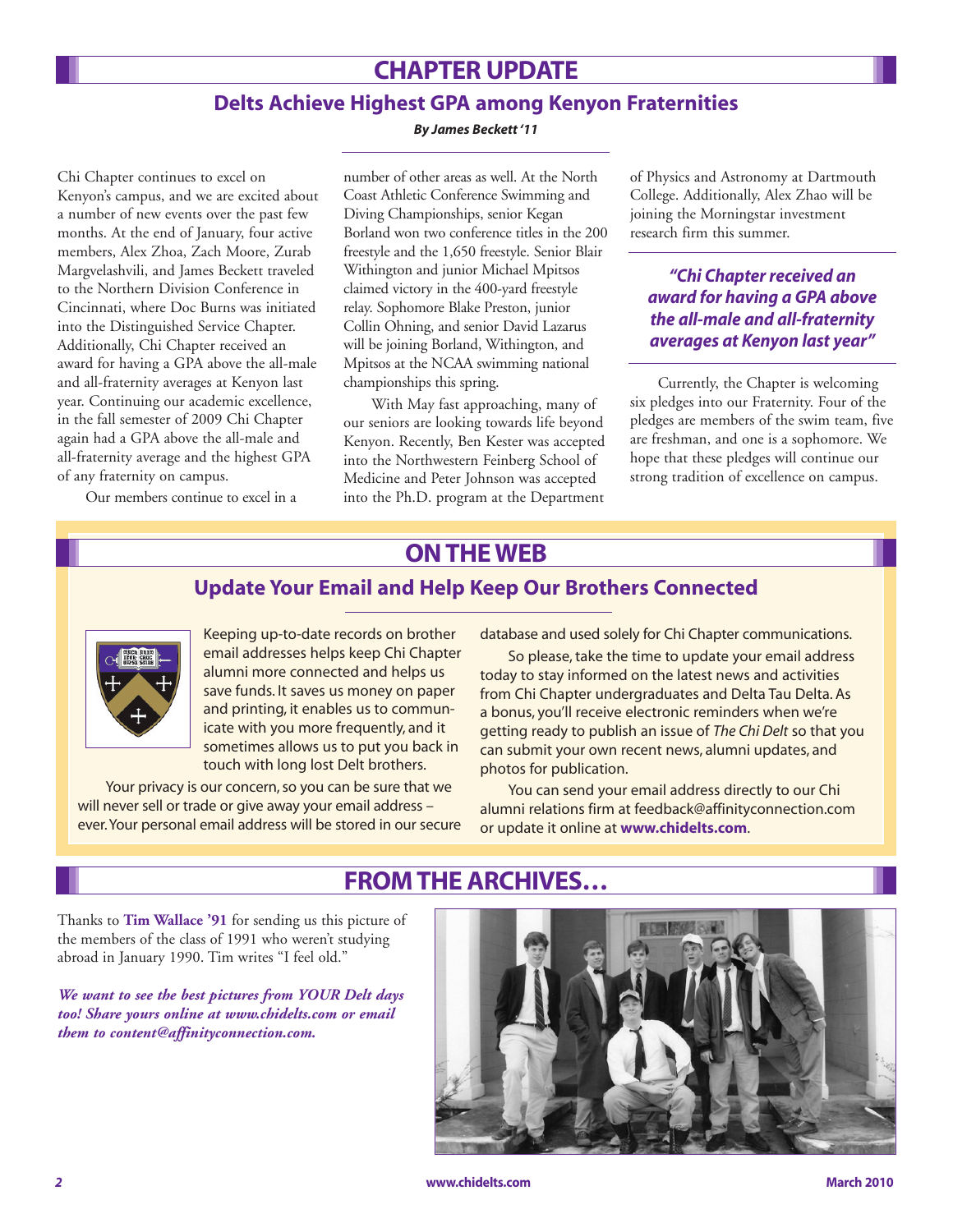## **SCHOLARSHIP**

# **Chi Merit Scholarship Awarded to Senior** *Chi Educational Foundation \$500 Scholarship*

The Chi Educational Foundation awarded senior David Lazarus with a scholarship this past semester for his outstanding service to Chi Chapter.

*"We are grateful for David's energy, commitment, and enthusiasm, and we would like to thank him by granting him a \$500 scholarship."*

David has been a perpetual source of energy to Chi Chapter. Over the past year, David has served as the Brotherhood chair. In this role he has organized events, both on and off campus, to bring the Chapter together ensuring a close brotherhood.

In addition, David could always be counted on to initiate rush events and to help spread our name. In a number of campus parties, David spearheaded the organization of the events. In this semester, David is serving as the chapter's guide. By teaching the entering pledge class the history of our Fraternity, our Chapter, and the meaning of our brotherhood, David serves as the best example of what it means to be a good Delt.

We are grateful for David's energy, commitment, and enthusiasm, and we would like to thank him by granting him a \$500 scholarship.

The Chi Educational Foundation is a separate  $501(c)(3)$  organization which was formed as part of the *Securing Our Tradition* capital campaign. Donations to it are fully tax-deductible under the law.

## **LODGE IMPROVEMENTS**

### **Alumni Association Installs Beautiful Custom Front Doors**

New front doors were installed in the Chi Chapter Lodge on February 11, 2010. This beautiful new entryway consists of custom mahogany double doors that swing out. Above the doors is a transom window which will provide additional natural light in the building.

The new doors are a significant improvement to the main entrance of the building and will help give all of our alumni and family visitors and guests a great first impression of the Lodge and of Chi Chapter. Because tradition is so important to our chapter, the design of the



doors reflects the style of the original 1969 doors.

The doors were constructed by Precision Wood Custom Door company located in Middlefield, Ohio. The design, construction and installation were overseen by **Byron Horn '86**.

*Left: The new doors are a significant improvement to the main entrance of the building*

## **Composites Refurbished**

Composites from 1974, 1986 and 1998 were reframed and restored by the Alumni Association over the summer. These composites as well as several others were hung in the Lodge by **Jonathan Lawrence '09**.

The 1974 composite underwent significant repair as this is the only known composite remaining from the 1970s. This composite was originally put together by Bob Burns, faculty advisor emeritus.



#### **New Chapter Officers Elected**

**President:** James Beckett **Vice-President:** Collin Ohning **Treasurer:** Zurab Margvelashviliz **Career Chair:** James Martin **Community Service:** Zachary Moore **Recording Secretary:** Blake Preston **Corresponding Secretary:** Uki Vasilievik **Academic:** Daniel Rooker **Pledge Educators:** Mike Bandrowski and Dal Burton **Guide:** David Lazarus